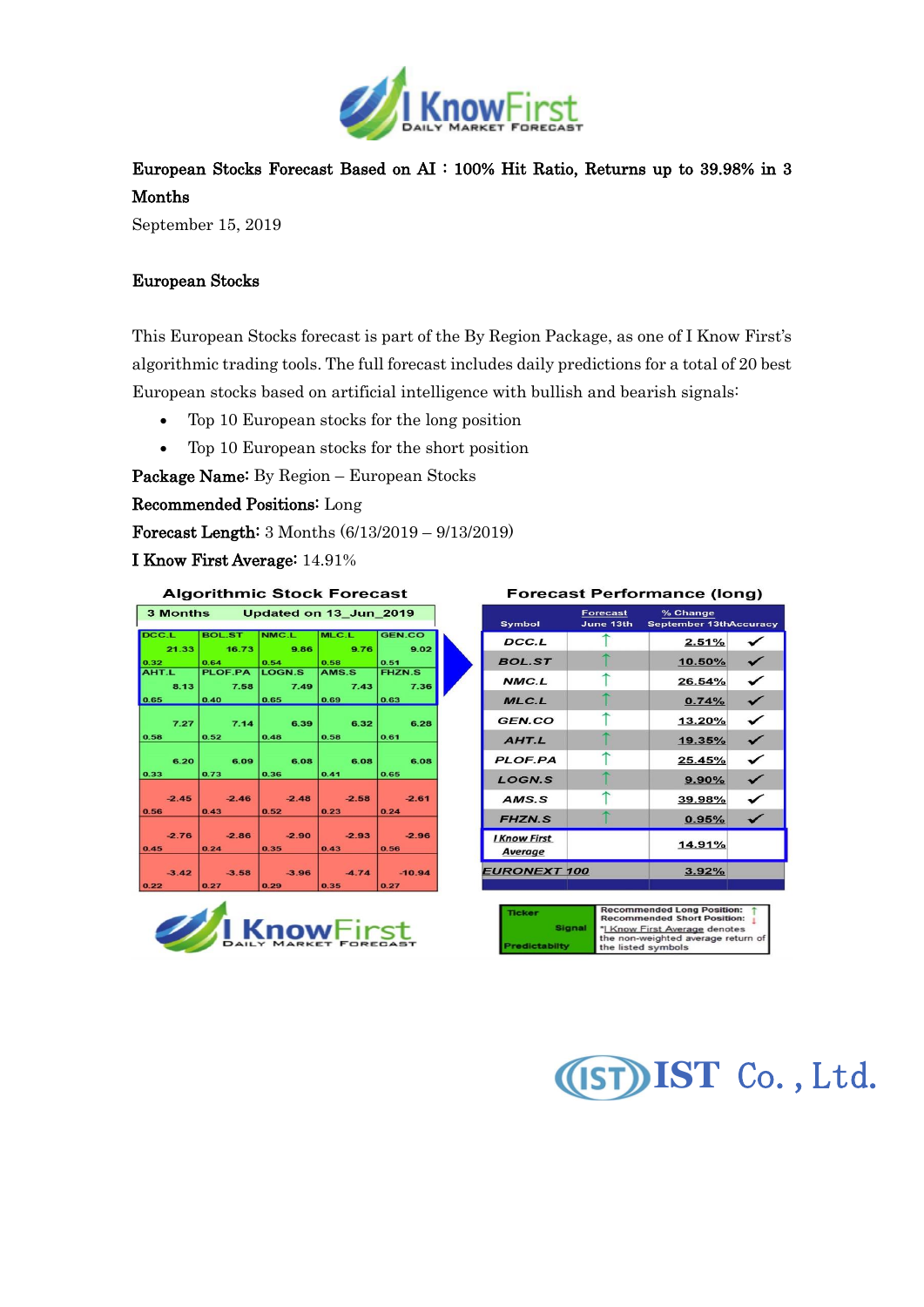

## Package Performance (Long)



The algorithm correctly predicted 10 out 10, 100% accuracy, of the suggested trades in the By Region – European Stocks Package for this 3 Months forecast. The greatest return came from AMS.S at 39.98%. NMC.L and PLOF.PA also performed well for this time horizon with returns of 26.54% and 25.45%, respectively. The package had an overall average return of 14.91%, providing investors with a 10.99% premium over the Euronext 100 return of 3.92% during the period.

ams AG is an Austria-based company active in the semiconductors industry. It designs and produces integrated analog microchips and offers services and consulting in the areas of power management, sensors, sensor interfaces and mobile entertainment. The Company provides its products and services to customers in the communications, industrial, medical technology and automotive markets. The Company divides its activities into two business segments: Products and Foundry. The Products business segment consists of Consumer and Communications, Industry and Medical, as well as Automotive market areas and manufactures sensors, such as complementary metaloxide-semiconductor (CMOS) sensors for environmental data. The Foundry business